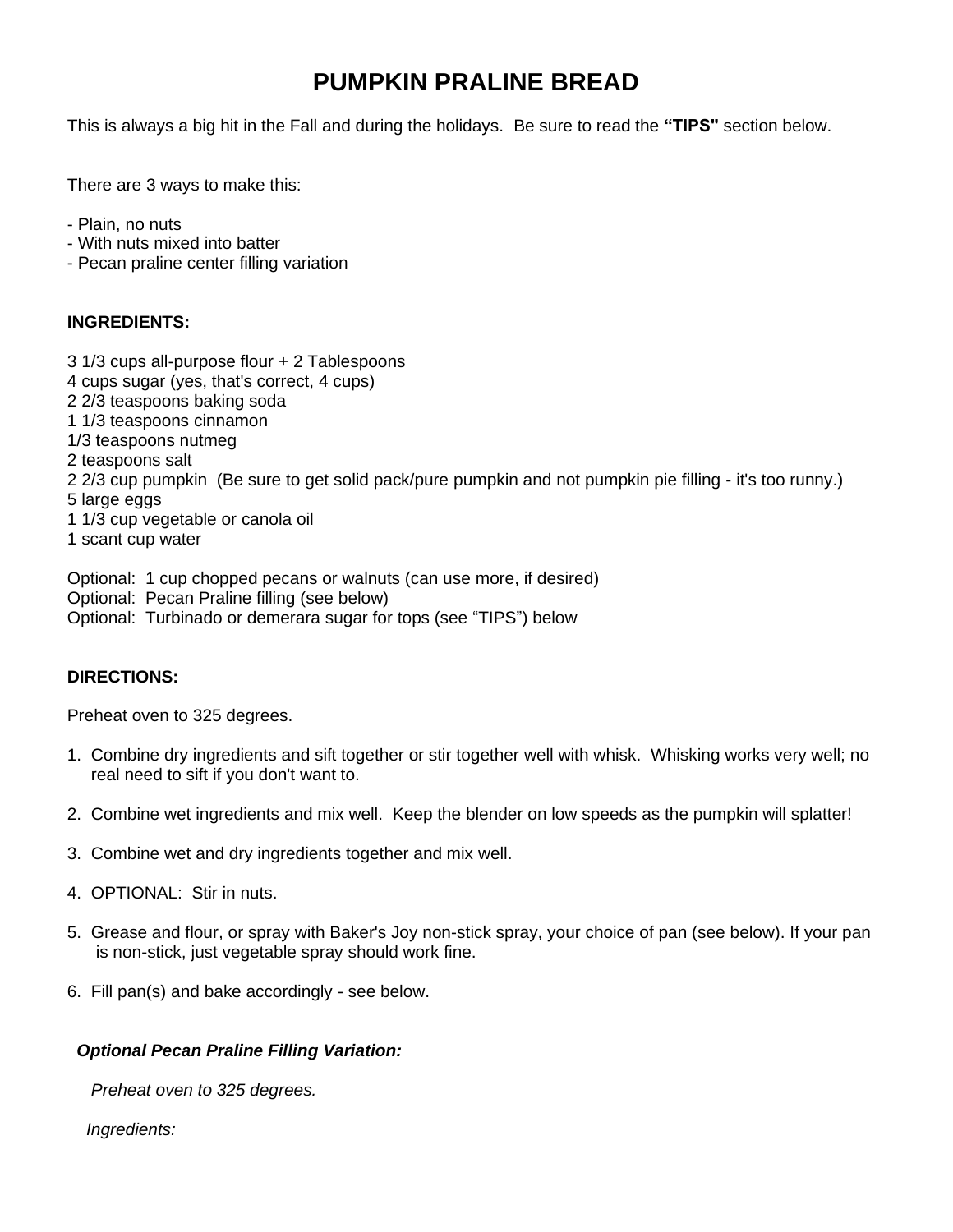#### *Directions:*

- *a. Line a baking sheet with Reynold's Release Non-Stick aluminum foil or just use a silicone sheet such as a Silpat.*
- *b. In a medium heavy sauce pan, stir sugar and butter until sugar melts and mixture comes to a boil. Boil 1 minute without stirring.*
- *c. Mix in pecans. Quickly spread mixture onto the prepared baking sheet.*
- *d. Bake in oven until sugar syrup bubbles vigorously, about 8-10 minutes. Cool praline completely. Break into small pieces. Store in airtight container, if necessary.*
- *e. Fill the pan 1/2 full. Sprinkle batter with pecan pralines, cover with remaining batter.*
- *f. Sprinkle batter with turbinado or demerara sugar.*
- 7. Remember to use the toothpick or bamboo skewer test to check for doneness.
- 8. For all pan sizes, preheat the oven to 300 degrees.
- 9. For a Bundt pan bake for 2 hours.
- 10. -For small loaf pans bake 1 hour & 15 minutes.
- For mini-loaf pans (4" x 2" x 1 1/2"), fill them half full and bake for 25-28 minutes, probably closer to 28, but keep an eye on them to make sure they don't burn.
- For mini-muffin pans, fill about half full and bake about 24 minutes and keep an eye on them to make sure they don't burn.

### **TIPS:**

I got this recipe from my good friend, Judy, and have added to it - I have only baked this using the mini-loaf pans, so I can't guarantee the accuracy of the baking times for the other pans.

You can substitute 4 - 5 teaspoons of Penzey's Pumpkin Pie Spice for the spices above. [http://www.penzeys.com.](http://www.penzeys.com/) This is what I usually do. You can also get pumpkin pie spice at most grocery stores, but for the freshest spices at very reasonable prices, you'll love Penzey's. And if you know a cook or chef, they have some great gift sets.

Toast the walnuts for additional flavor - if whole walnuts, toast about 6-8 minutes, stirring at 3-4 minutes. Allow to cool then chop. Keep a close watch on them as nuts can burn quickly if left in the oven too long. Toast at 300 degrees.

I don't toast pecans; they burn too easily and are too expensive.

The batter will seem runny, but that is the way it should be. Any pan you use, you probably shouldn't fill it much more than over 1/2 full because the batter will more than double in volume when baking.